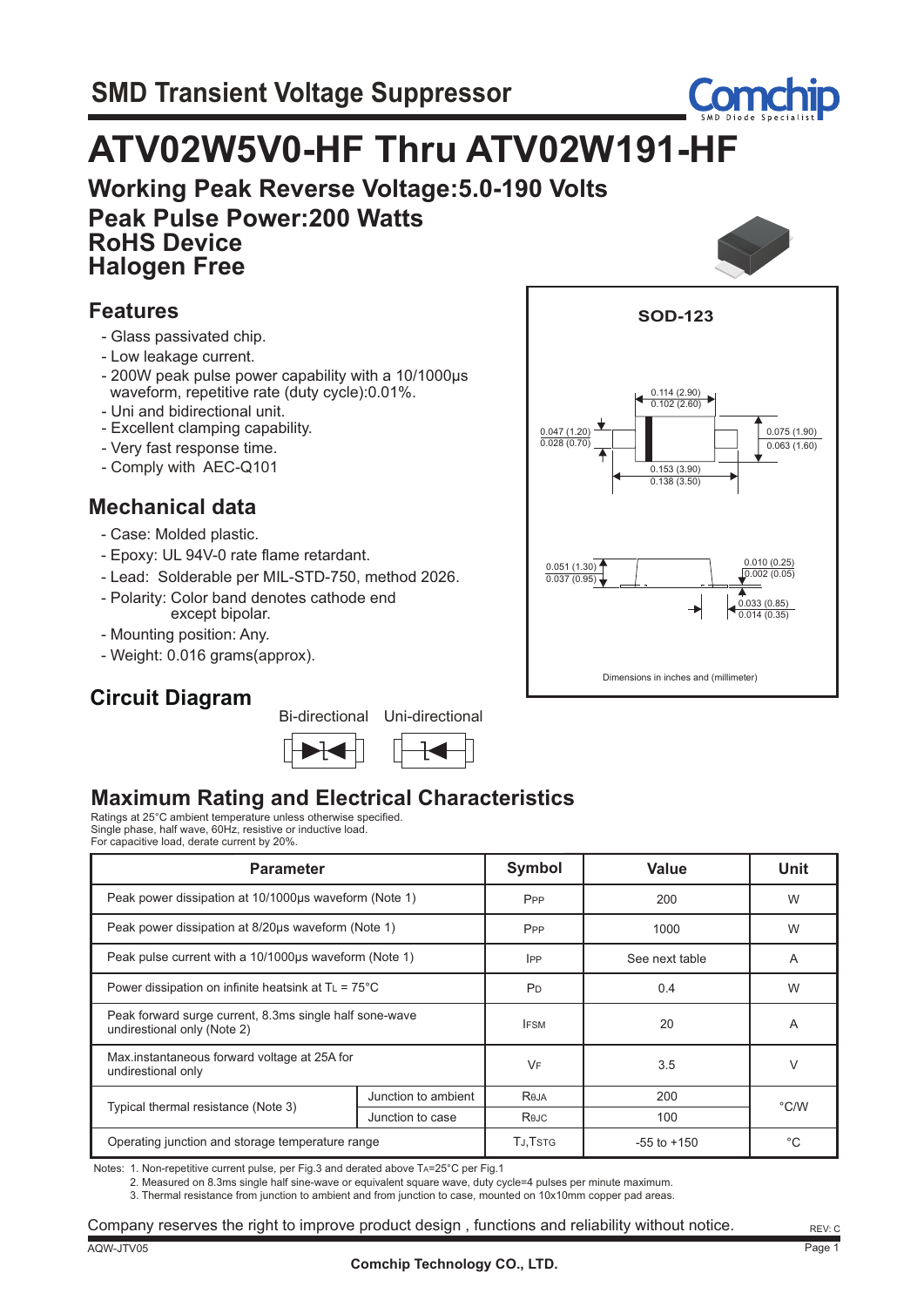

#### Rating and Characteristic Curves (ATV02W5V0-HF Thru. ATV02W191-HF)



Fig. 1 - Pulse Derating Curve

Fig. 3 - Pulse Waveform







Fig. 4 - Peak Pulse Power Rating Curve



Fig.6 - Typical Junction Capacitance



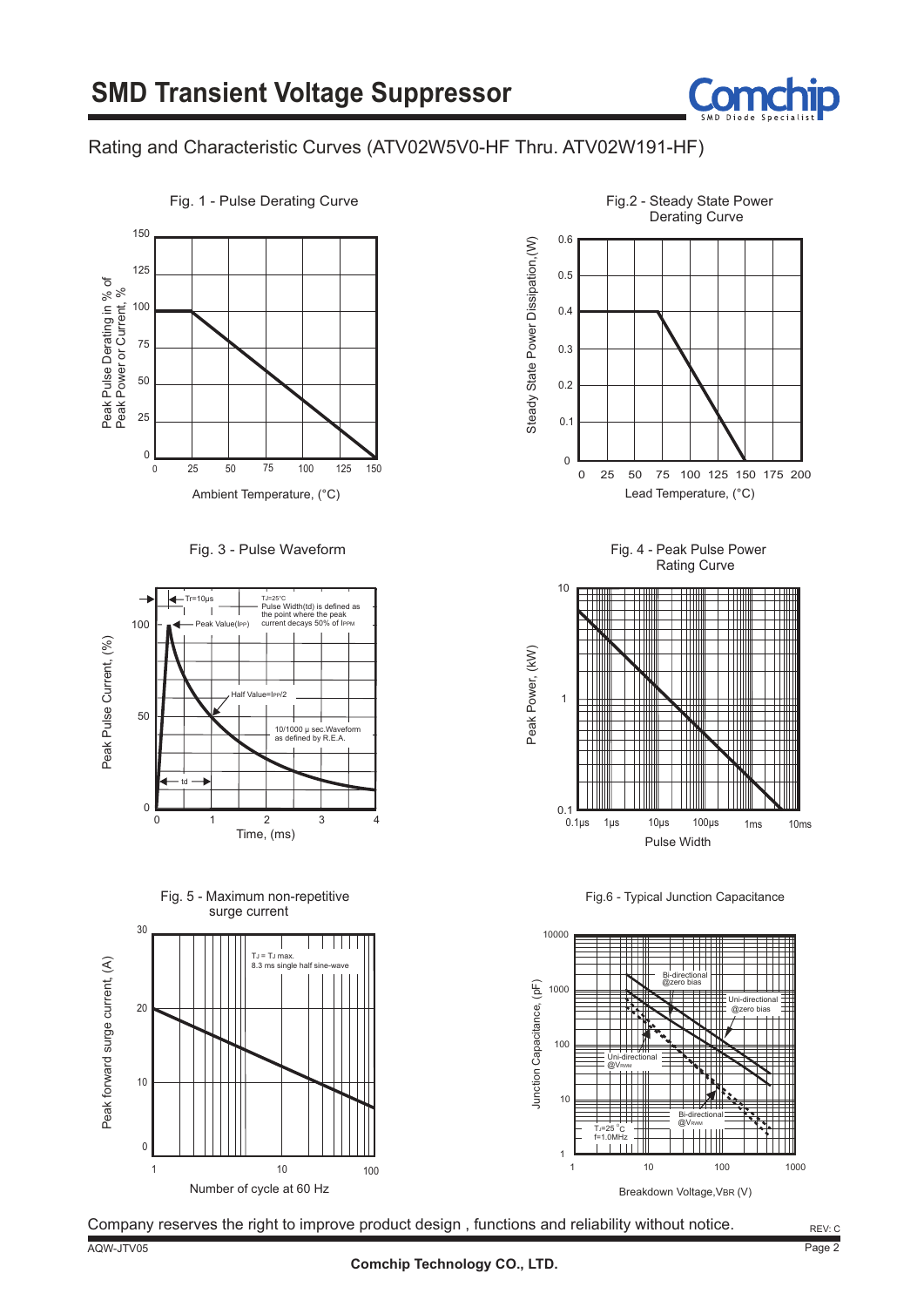# **SMD Transient Voltage Suppressor**



#### Electrical Characteristics (ATV02W5V0-HF Thru. ATV02W191-HF)

|                                    |                |                  | Absolute Maximum Rating (Ta=25°C) |              | Vc(Max.)       | <b>IPP</b>   | lR.                          |                     |                  |
|------------------------------------|----------------|------------------|-----------------------------------|--------------|----------------|--------------|------------------------------|---------------------|------------------|
| Part No                            | <b>VRWM</b>    | VBR Min.         | VBR Max.                          | Iт           | $@$ IPP        | @ 10/1000us  | @ VRWM                       | <b>Marking Code</b> |                  |
|                                    | (V)            | (V)              | (V)                               | (mA)         | (V)            | (A)          | (uA)                         | Uni                 | Bi               |
| ATV02W5V0(B)-HF                    | 5.0            | 6.40             | 7.00                              | 10           | 9.20           | 21.74        | 400                          | FE.                 | KE               |
| ATV02W6V0(B)-HF                    | 6.0            | 6.67             | 7.37                              | 10           | 10.3           | 19.42        | 400                          | FG                  | ΚG               |
| ATV02W6V5(B)-HF                    | 6.5            | 7.22             | 7.98                              | 10           | 11.2           | 17.86        | 250                          | FK                  | ΚK               |
| ATV02W7V0(B)-HF                    | 7.0            | 7.78             | 8.60                              | 10           | 12.0           | 16.67        | 100                          | <b>FM</b>           | KM               |
| ATV02W7V5(B)-HF                    | 7.5            | 8.33             | 9.21                              | $\mathbf{1}$ | 12.9           | 15.50        | 50                           | <b>FP</b>           | КP               |
| ATV02W8V0(B)-HF                    | 8.0            | 8.89             | 9.83                              | 1            | 13.6           | 14.71        | 25                           | <b>FR</b>           | KR               |
| ATV02W8V5(B)-HF                    | 8.5            | 9.44             | 10.40                             | $\mathbf{1}$ | 14.4           | 13.89        | 10                           | <b>FT</b>           | KT               |
| ATV02W9V0(B)-HF                    | 9.0            | 10.00            | 11.10                             | 1            | 15.4           | 12.99        | 5                            | <b>FV</b>           | KV               |
| ATV02W100(B)-HF                    | 10.0           | 11.10            | 12.30                             | 1            | 17.0           | 11.76        | 2.5                          | <b>FX</b>           | KX               |
| ATV02W110(B)-HF                    | 11.0           | 12.20            | 13.50                             | 1            | 18.2           | 10.99        | 2.5                          | FZ                  | KZ               |
| ATV02W120(B)-HF                    | 12.0           | 13.30            | 14.70                             | $\mathbf{1}$ | 19.9           | 10.05        | 2.5                          | HE                  | LE               |
| ATV02W130(B)-HF                    | 13.0           | 14.40            | 15.90                             | 1            | 21.5           | 9.30         | 1                            | HG                  | LG               |
| ATV02W140(B)-HF                    | 14.0           | 15.60            | 17.20                             | 1            | 23.2           | 8.62         | $\mathbf{1}$                 | HK                  | LK               |
| ATV02W150(B)-HF                    | 15.0           | 16.70            | 18.50                             | 1            | 24.4           | 8.20         | $\mathbf{1}$                 | HM                  | LM               |
| ATV02W160(B)-HF                    | 16.0           | 17.80            | 19.70                             | $\mathbf{1}$ | 26.0           | 7.69         | $\mathbf{1}$                 | HP                  | LP               |
| ATV02W170(B)-HF                    | 17.0           | 18.90            | 20.90                             | 1            | 27.6           | 7.25         | $\mathbf{1}$                 | <b>HR</b>           | LR               |
| ATV02W180(B)-HF                    | 18.0           | 20.00            | 22.10                             | $\mathbf{1}$ | 29.2           | 6.85         | 1                            | <b>HT</b>           | LT               |
| ATV02W190(B)-HF                    | 19.0           | 21.10            | 23.30                             | 1            | 30.6           | 6.54         | $\mathbf{1}$                 | HB                  | LB               |
| ATV02W200(B)-HF                    | 20.0           | 22.20            | 24.50                             | 1            | 32.4           | 6.17         | $\mathbf{1}$                 | HV                  | ${\sf L}{\sf V}$ |
| ATV02W220(B)-HF                    | 22.0           | 24.4             | 26.90                             | $\mathbf{1}$ | 35.5           | 5.63         | 1                            | HX                  | LX               |
| ATV02W240(B)-HF                    | 24.0           | 26.70            | 29.50                             | $\mathbf{1}$ | 38.9           | 5.14         | $\mathbf{1}$                 | HZ                  | LZ               |
| ATV02W260(B)-HF                    | 26.0           | 28.90            | 31.90                             | $\mathbf{1}$ | 42.1           | 4.75         | 1                            | JE                  | ME               |
| ATV02W280(B)-HF                    | 28.0           | 31.10            | 34.40                             | 1            | 45.4           | 4.41         | $\mathbf{1}$                 | JG                  | MG               |
| ATV02W300(B)-HF                    | 30.0           | 33.30            | 36.80                             | 1            | 48.4           | 4.13         | $\mathbf{1}$                 | JK                  | МK               |
| ATV02W330(B)-HF                    | 33.0           | 36.70            | 40.60                             | $\mathbf{1}$ | 53.3           | 3.75         | $\mathbf{1}$                 | ЛU                  | MM               |
| ATV02W360(B)-HF                    | 36.0           | 40.00            | 44.20                             | 1            | 58.1           | 3.44         | 1                            | JP                  | MP               |
| ATV02W400(B)-HF                    | 40.0           | 44.40            | 49.10                             | 1            | 64.5           | 3.10         | $\mathbf{1}$                 | JR                  | <b>MR</b>        |
| ATV02W430(B)-HF                    | 43.0           | 47.80            | 52.80                             | 1            | 69.4           | 2.88         | $\mathbf{1}$                 | JT                  | MT               |
| ATV02W450(B)-HF                    | 45.0           | 50.00            | 55.30                             | 1            | 72.7           | 2.75         | $\mathbf{1}$                 | JV                  | MV               |
| ATV02W480(B)-HF                    | 48.0           | 53.30            | 58.90                             | $\mathbf{1}$ | 77.4           | 2.58         | 1                            | JХ                  | MX               |
| ATV02W510(B)-HF                    | 51.0           | 56.70            | 62.70                             | 1            | 82.4           | 2.43         | 1                            | JZ                  | ΜZ               |
| ATV02W540(B)-HF                    | 54.0           | 60.00            | 66.30                             | 1            | 87.1           | 2.30         | 1                            | XE                  | ΝE               |
| ATV02W580(B)-HF                    | 58.0           | 64.40            | 71.20                             | 1            | 93.6           | 2.14         | 1                            | XG                  | <b>NG</b>        |
| ATV02W600(B)-HF                    | 60.0           | 66.70            | 73.70                             | 1            | 96.8           | 2.07         | 1                            | XK                  | NK               |
| ATV02W640(B)-HF                    | 64.0           | 71.10            | 78.60                             | $\mathbf{1}$ | 103.0          | 1.94         | $\mathbf{1}$                 | XM                  | NM               |
| ATV02W700(B)-HF                    | 70.0           | 77.80            | 86.00                             | 1            | 113.0          | 1.77         | 1                            | XP                  | NP               |
| ATV02W750(B)-HF                    | 75.0           | 83.30            | 92.10                             | 1            | 121.0          | 1.65         | 1                            | <b>XR</b>           | NR               |
| ATV02W780(B)-HF                    | 78.0           | 86.70            | 95.80                             | 1            | 126.0          | 1.59         | $\mathbf{1}$                 | XT                  | NT               |
| ATV02W800(B)-HF                    | 80.0           | 88.80            | 97.60                             | 1            | 129.0          | 1.55         | 1                            | XB                  | NΒ               |
| ATV02W850(B)-HF                    | 85.0           | 94.40            | 104.00                            | 1            | 137.0          | 1.46         | $\mathbf{1}$                 | XV                  | <b>NV</b>        |
| ATV02W900(B)-HF                    | 90.0           | 100.00           | 111.00                            | 1            | 146.0          | 1.37         | $\mathbf{1}$                 | XX                  | NΧ               |
| ATV02W101(B)-HF                    | 100.0          | 111.00           | 123.00                            | 1            | 162.0          | 1.23         | 1                            | XZ                  | ΝZ               |
| ATV02W111(B)-HF                    | 110.0          | 122.00           | 135.00                            | 1            | 177.0          | 1.13         | $\mathbf{1}$                 | <b>TE</b>           | PE               |
| ATV02W121(B)-HF                    | 120.0          | 133.00           | 147.00                            | 1            | 193.0          | 1.04         | $\mathbf{1}$                 | TG                  | PG               |
| ATV02W131(B)-HF                    | 130.0          | 144.00           | 159.00                            | 1            | 209.0          | 0.96         | $\mathbf{1}$                 | TK                  | PK               |
| ATV02W141(B)-HF<br>ATV02W151(B)-HF | 140.0<br>150.0 | 155.00<br>167.00 | 171.00<br>185.00                  | 1<br>1       | 224.0<br>243.0 | 0.89<br>0.82 | $\mathbf{1}$<br>$\mathbf{1}$ | TB                  | PB<br>PM         |
| ATV02W161(B)-HF                    | 160.0          |                  | 197.00                            | 1            |                | 0.77         | $\mathbf{1}$                 | ТM<br>TP            | PP               |
| ATV02W171(B)-HF                    | 170.0          | 178.00<br>189.00 | 209.00                            | 1            | 259.0<br>275.0 | 0.73         | $\mathbf{1}$                 | <b>TR</b>           | PR               |
| ATV02W181(B)-HF                    | 180.0          | 200.00           | 220.00                            | 1            | 292.0          | 0.68         | $\mathbf{1}$                 | TT                  | PT               |
|                                    |                |                  |                                   |              |                |              |                              |                     |                  |
| ATV02W191(B)-HF                    | 190.0          | 211.00           | 232.00                            | 1            | 308.0          | 0.65         | $\mathbf{1}$                 | TV                  | PV               |

Notes:

1. Suffix B after part number to specify bi-directional devices.

2. For Bi-Directional devices having VR of 10 volts and under, the IR limit is double.

Company reserves the right to improve product design, functions and reliability without notice. Rev: c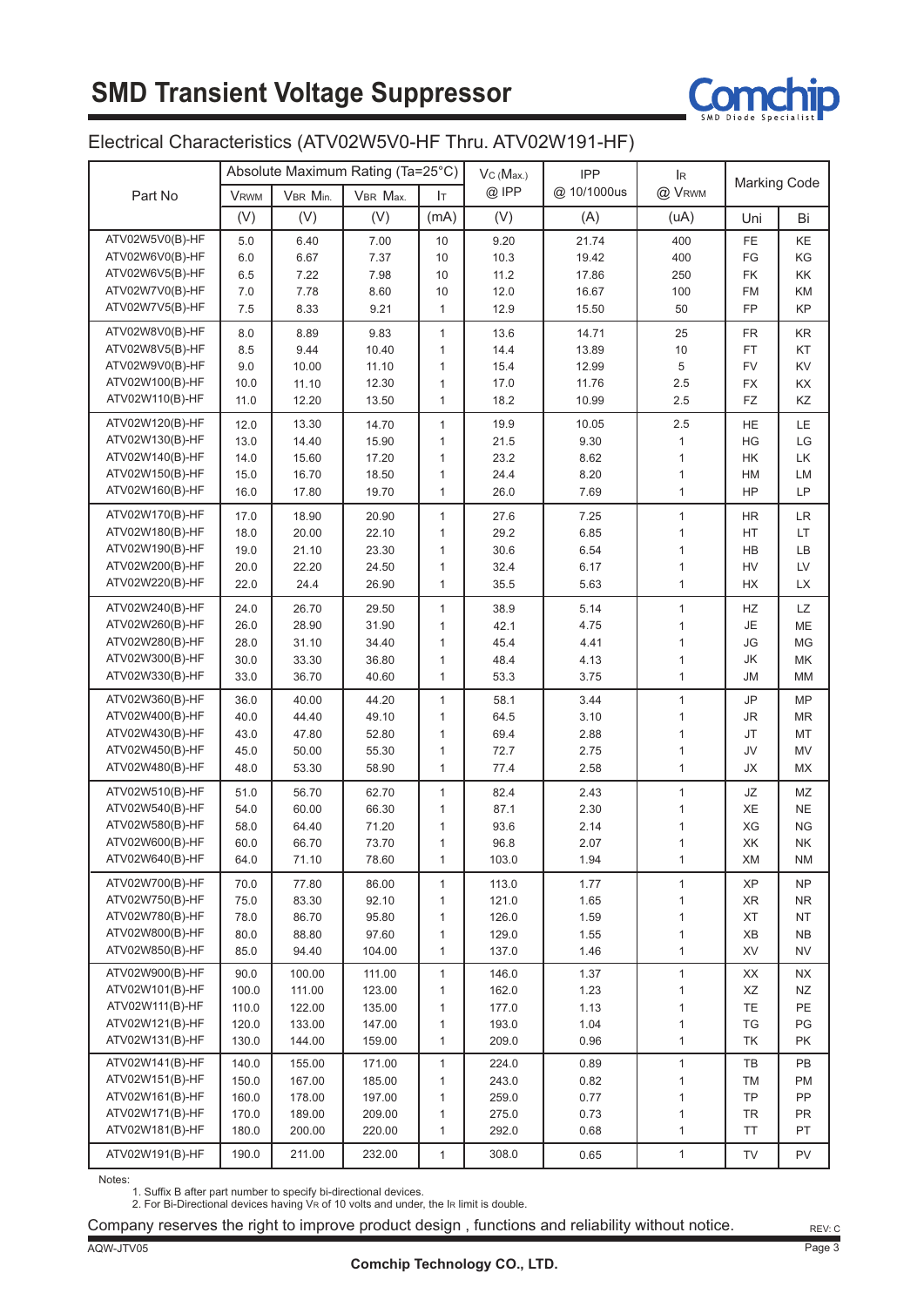

# **Reel Taping Specification**





**B C d D D1 D2 SOD-123 SYMBOL A (mm) (inch) 1.969 Min. 0.155 ± 0.004 1.55 ± 0.05 50.00 Min. 13.00 ± 0.20 178.00 ± 1.00 7.008 ± 0.039 0.512 ± 0.008 1.85 ± 0.10 0.073 ± 0.004 3.94 ± 0.10 1.57 ± 0.10 0.062 ± 0.004 0.061 ± 0.002**

|                | <b>SYMBOL</b> | ь                 |                   |                   | P٥                | P <sub>1</sub>    | W                 | W <sub>1</sub> |
|----------------|---------------|-------------------|-------------------|-------------------|-------------------|-------------------|-------------------|----------------|
| <b>SOD-123</b> | (mm)          | $1.75 \pm 0.10$   | $3.50 \pm 0.05$   | $4.00 \pm 0.10$   | $4.00 \pm 0.10$   | $2.00 \pm 0.05$   | $8.00 \pm 0.10$   | 11.40 Max.     |
|                | (inch)        | $0.069 \pm 0.004$ | $0.138 \pm 0.002$ | $0.157 \pm 0.004$ | $0.157 \pm 0.004$ | $0.079 \pm 0.002$ | $0.315 \pm 0.004$ | 0.449 Max.     |

Company reserves the right to improve product design, functions and reliability without notice.  $R_{\text{EVC}}$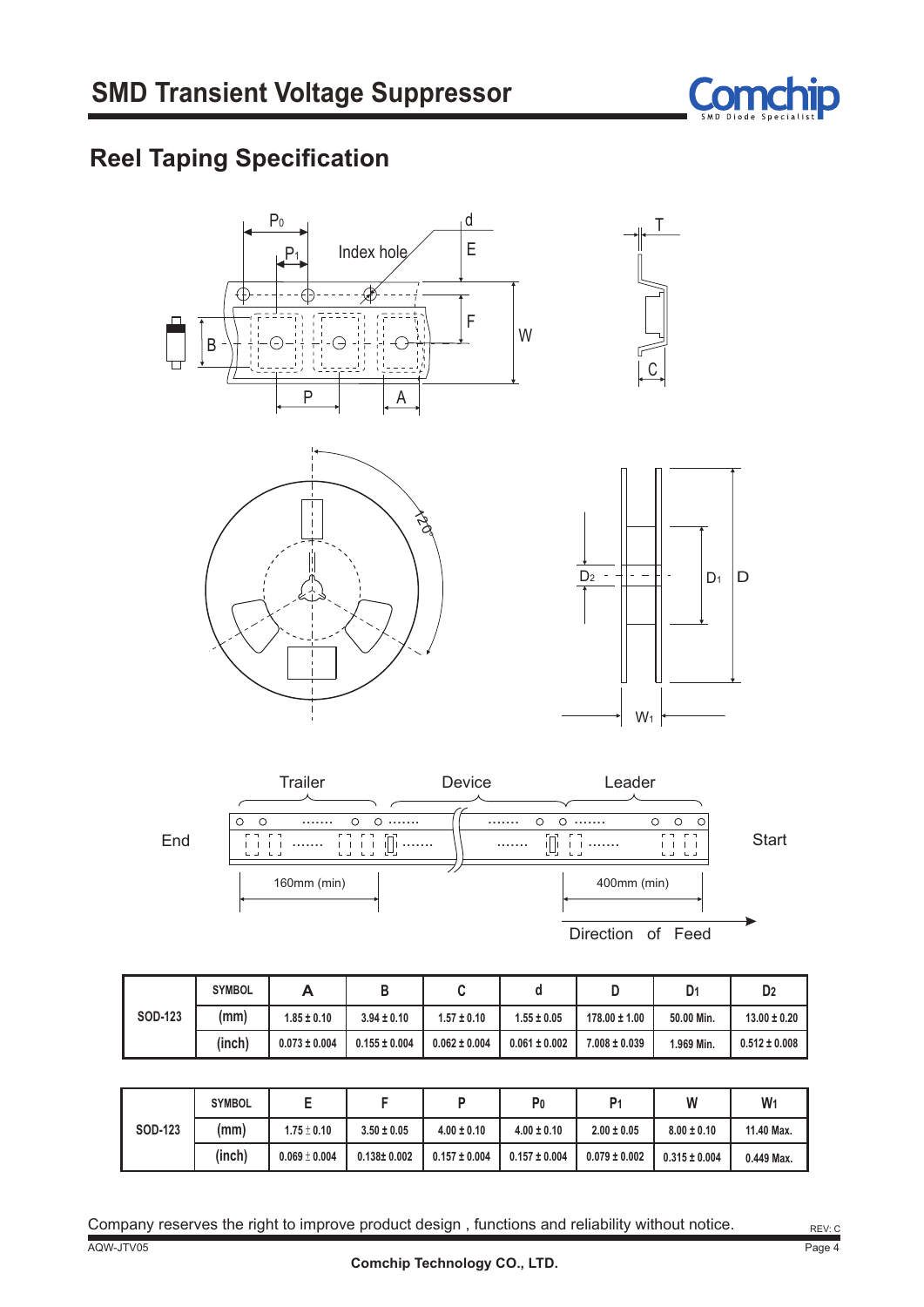

# **Suggested PAD Layout**

| <b>SIZE</b> | <b>SOD-123</b> |        |  |  |  |
|-------------|----------------|--------|--|--|--|
|             | (mm)           | (inch) |  |  |  |
| A           | 2.90           | 0.114  |  |  |  |
| B           | 1.30           | 0.051  |  |  |  |
| C           | 1.40           | 0.055  |  |  |  |
| D           | 4.20           | 0.165  |  |  |  |
| Е           | 1.60           | 0.063  |  |  |  |



## **Standard Packaging**

|                  | <b>REEL PACK</b>     |                            |  |  |  |
|------------------|----------------------|----------------------------|--|--|--|
| <b>Case Type</b> | <b>REEL</b><br>(pcs) | <b>Reel Size</b><br>(inch) |  |  |  |
| <b>SOD-123</b>   | 3,000                |                            |  |  |  |

Company reserves the right to improve product design, functions and reliability without notice. Rev: c